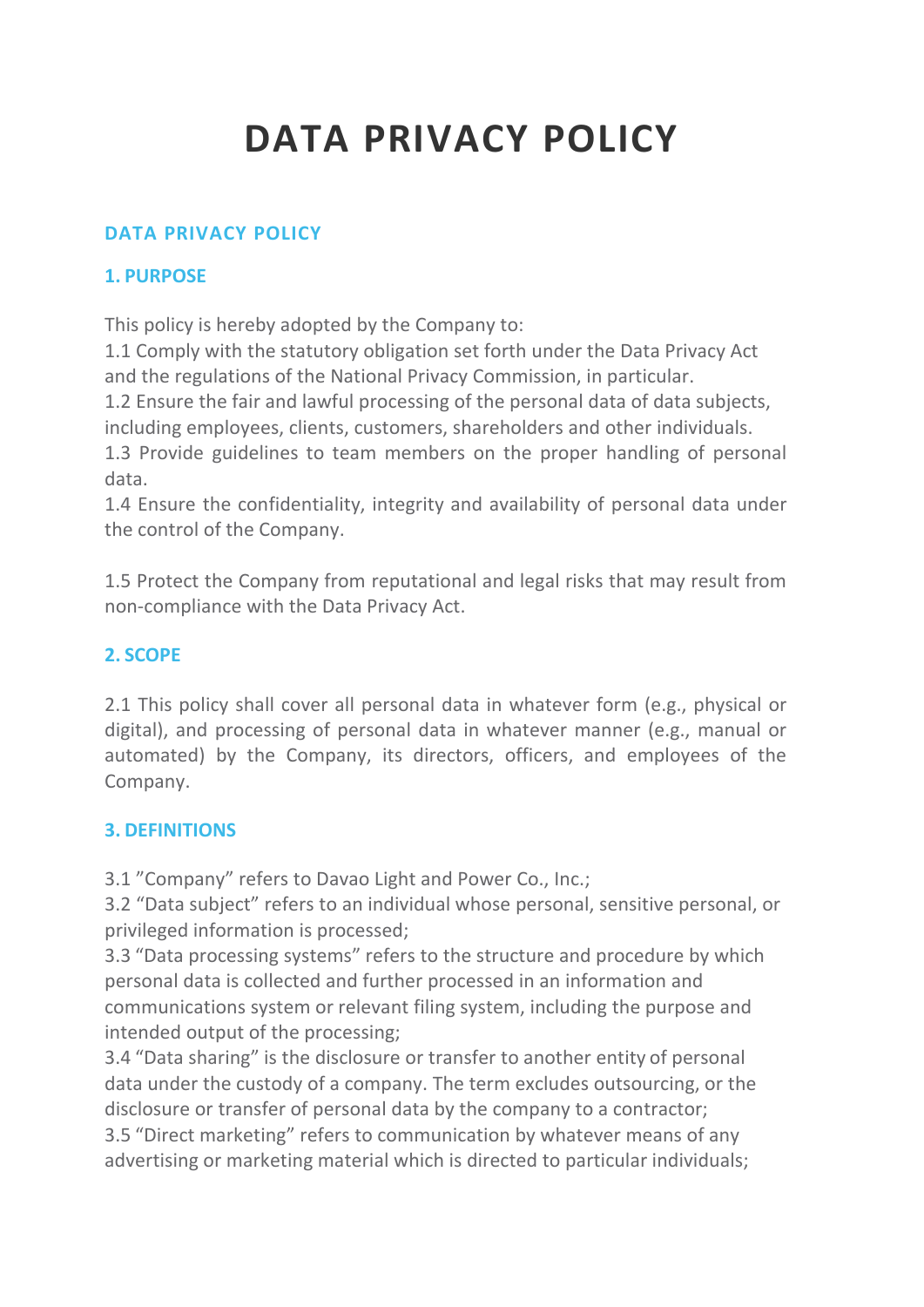3.6 "Personal data" refers to all types of personal information including sensitive personal information and privileged information;

3.7 "Personal data breach" refers to a breach of security leading to the accidental or unlawful destruction, loss, alteration, unauthorized disclosure of, or access to, personal data transmitted, stored or otherwise processed. A personal data breach may be in the nature of:

3.7.1. An availability breach resulting from loss, accidental or unlawful destruction of personal data;

3.7.2 Integrity breach resulting from alteration of personal data; and/or

3.7.3 A confidentiality breach resulting from the unauthorized disclosure or access to personal data.

3.8 "Personal information" refers to any information from which the identity of an individual is apparent or can be reasonably and directly ascertained, or when put together with other information would directly and certainly identify an individual;

3.9 "Processing" refers to any operation or any set of operations performed upon personal data including the collection, recording, organization, storage, updating or modification, retrieval, consultation, use, consolidation, blocking, erasure or destruction of data. Processing may either be automated or manual;

3.10 "Profiling" refers to any form of automated processing of personal data consisting of the use of personal data to evaluate certain personal aspects of an individual, in particular to analyze or predict aspects concerning an individual's performance at work, economic situation, health, personal preferences, interests, reliability, behavior, location or movements;

3.11 "Privileged information" refers to any and all forms of data considered to be privileged communication under pertinent laws, including spousal communication, attorney-client communication and doctor-patient communication;

3.12 "Security incident" is an event or occurrence that affects or tends to affect data protection, or may compromise the availability, integrity and confidentiality of personal data. It includes incidents that would result to a personal data breach, if not for safeguards that have been put in place;

3.13 Sensitive personal information refers to personal information:

3.13.1 About an individual's race, ethnic origin, marital status, age, color, and religious, philosophical or political affiliations;

3.13.2 About an individual's health, education, genetic or sexual life, or to any proceeding for any offense committed or alleged to have been committed by such individual, the disposal of such proceedings, or the sentence of any court in such proceedings;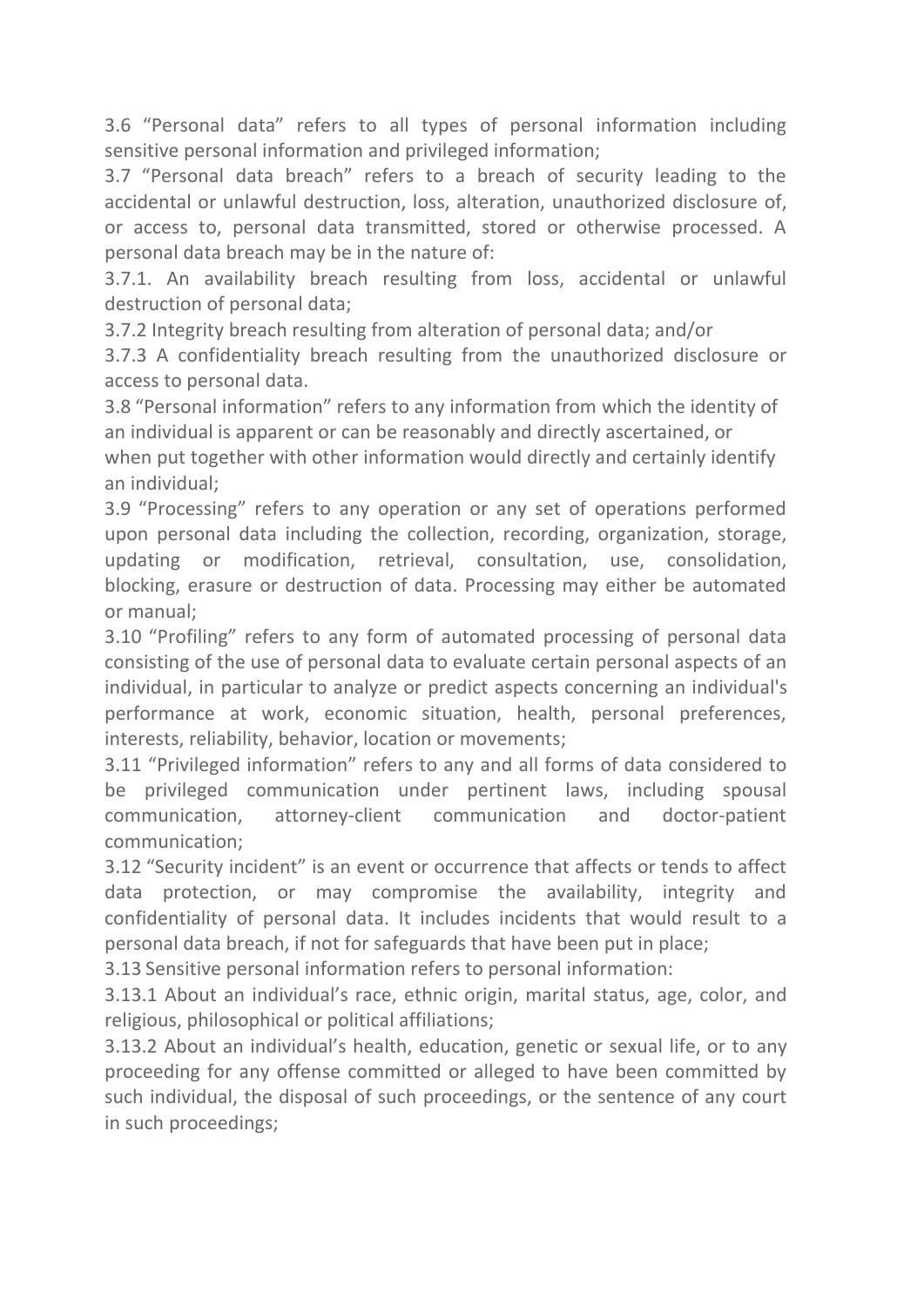3.13.3 Issued by government agencies peculiar to an individual including social security numbers, previous or current health records, licenses or its denials, suspension or revocation, and tax returns; and

3.13.4 Specifically established by law to be kept classified.

#### **4. DATA PRIVACY GOVERNANCE**

4.1 Oversight. The Board of Directors of the Company shall have overall oversight of compliance with the Data Privacy Act and implementation of this policy and other related policies of the Company.

4.2 Data Privacy Officer. A Data Privacy Officer (DPO), who shall be an organic employee of the Company, shall be appointed.<br>The DPO shall have the following duties and responsibilities:

4.2.1 Ensure compliance with the Data Privacy Act and regulations as well as this policy and other related policies of the Company;

4.2.2 Ensure the regular review (at least annually) of privacy related policies, guidelines and procedures of the Company;

4.2.3 Coordinate with the relevant officer/s of the Company responsible for information security management for the effective implementation of information security measures in the Company to ensure the confidentiality, integrity and availability of personal data;

4.2.4 Organize privacy and information security trainings;

4.2.5 Coordinate with the Company's Data Breach Response Team in the management of security incidents and personal data breaches;

4.2.6 Escalate security incidents and personal data breaches to senior management and the Board of Directors in accordance with existing risk management policies;

4.2.7 Oversee and coordinate the conduct of privacy impact assessments to identify privacy risks in the Company;

4.2.8 Develop and implement remediation plans for privacy and information security risks in coordination with the information security officer and process owners;

4.2.9 Monitor compliance with the Company's privacy and information security standards of third party providers and other entities with access to personal data under the control of the Company;

4.2.10 Ensure compliance by the Company of the reportorial, registration and other regulatory requirements of the National Privacy Commission; and

4.2.11 Report to the senior management and the Board of Directors the status of compliance with the Data Privacy Act, this policy and other related policies and guidelines, as well as other privacy and information security issues that may impact the Company's compliance with the Data Privacy Act.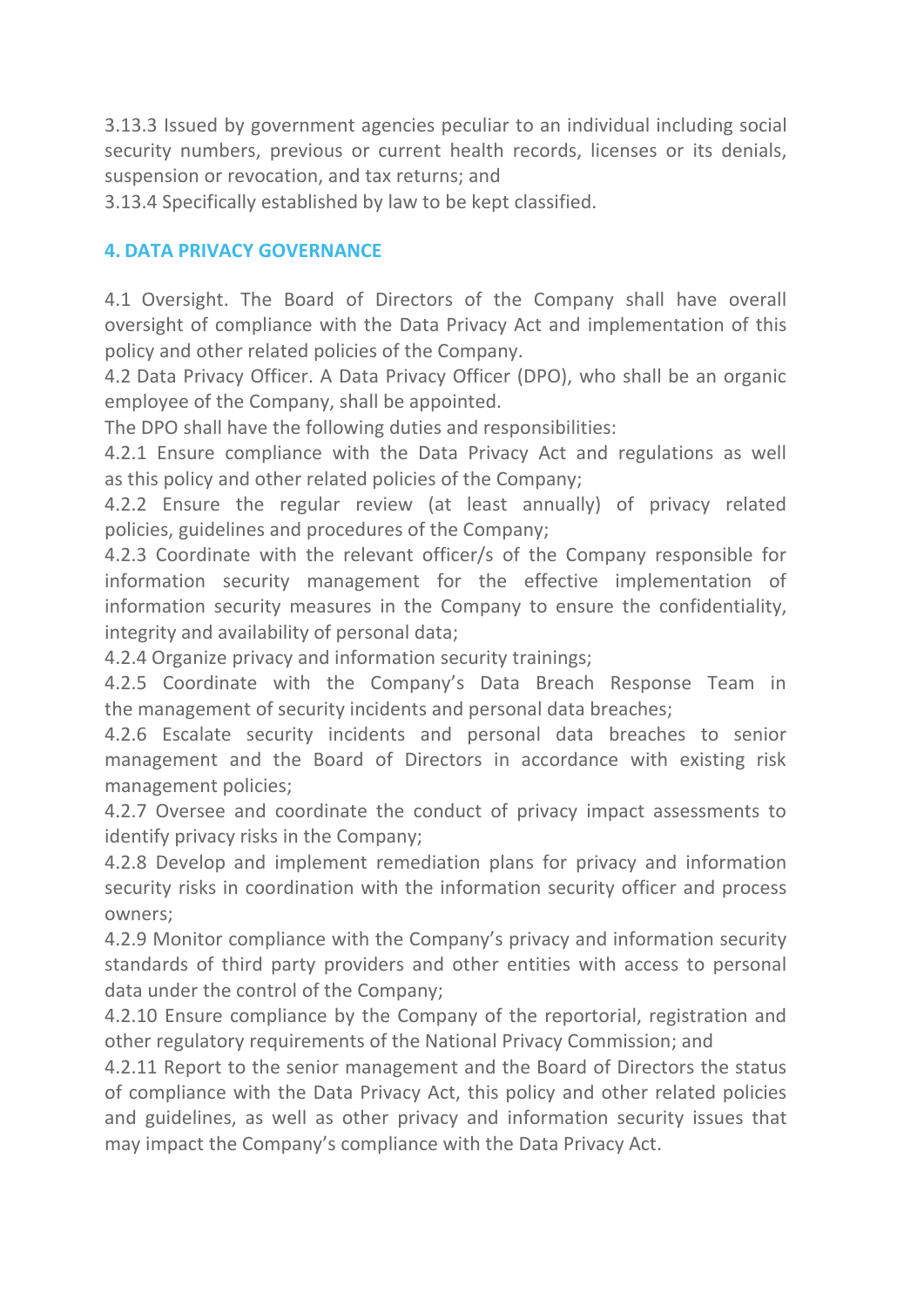4.3 Team Leaders. The team leader of any department which process personal data shall have the following duties and responsibilities:

4.3.1 Understand the Company's compliance obligations under the Data Privacy Act and related regulations;

4.3.2 Ensure implementation of policies and guidelines established for compliance with the Data Privacy Act and related regulations, as well as with this policy and other privacy and information security related policies of the Company, by embedding such policies and guidelines in the day-to-day processes and procedures of the department;

4.3.3 Conduct privacy impact assessments as may be needed;

4.3.4 Coordinate with the DPO and the information security officer in the development of controls and mitigation plans to address identified privacy risks.

4.3.5 Ensure the implementation of risk controls and mitigation plans in the department;

4.3.6 Promote a culture of privacy in the department;

4.3.7 Ensure that team members have the capability to comply with privacy and information security requirements as provided by law, regulations or internal company policies and guidelines; and

4.3.8 Report immediately to the DPO any security incident or data breach in accordance with the Company's incident response policy and procedure.

4.4. Team Members. Each team member who process personal data shall have the following duties and responsibilities:

4.4.1 Understand the Company's compliance obligations under the Data Privacy Act and related regulations;

4.4.2 Understand and comply with privacy and information security policies and procedures in the processing of personal data;

4.4.3 Report immediately to his/her respective TL any security incident or data breach in accordance with the Company's incident response policy and procedure;

4.4.4 Implement controls and mitigation plans to address privacy risks; and

4.4.5 Regularly attend or undergo privacy trainings and other learning activities.

#### **5. PROCESSING OF PERSONAL DATA**

5.1 Rights of a Data Subject. The rights of a data subject as provided in the Data Privacy Act should be observed when processing personal data.

5.1.1 Right to be informed. A data subject has the right to be informed on the following matters:

5.1.1.1 Whether his personal data shall be, are being or have been processed;

5.1.1.2 The type of personal data to be entered into the data processing system;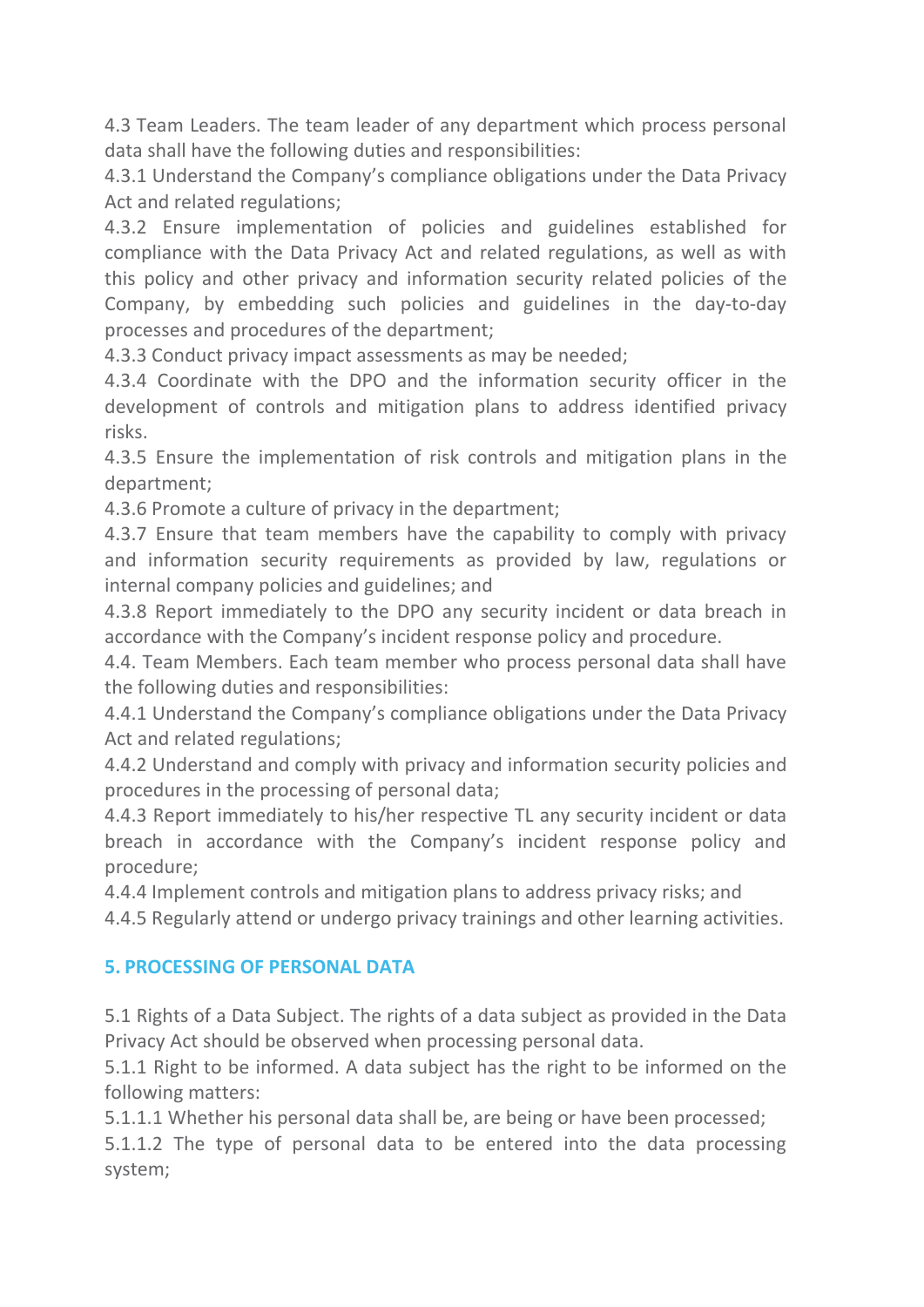5.1.1.3 The purpose/s for the processing;

5.1.1.4 The scope and method of processing;

5.1.1.5 The parties to whom the personal data may be disclosed;

5.1.1.6 Methods utilized for automated access if allowed by the data subject;

5.1.1.7 Contact details of the company or its representative

5.1.1.8 Period for which the personal data will be stored; and

5.1.1.9 Existence of their rights as data subject.

5.1.2 Right to object. A data subject has a right to object to processing which may cause him damage or distress, as well as processing for direct marketing, automated processing or profiling.

5.1.3 Right to access. A data subject has the right to reasonable access, upon demand, to the following:

5.1.3.1 Contents of his personal data which were processed;

5.1.3.2 Sources from which personal information were obtained;

5.1.3.3 Names and addresses of recipients of the personal data;

5.1.3.4 Manner by which the personal data were processed;

5.1.3.5 Reasons for disclosure of the personal data to recipients;

5.1.3.6 Information on automated processes where the personal data will or likely to be made as the sole basis for any decision significantly affecting or that will affect the data subject;

5.1.3.7 Date when his personal data was last accessed or modified; and

5.1.3.8 Name, address and contact details of the company or its representative.

5.1.4 Right to rectification. The data subject has the right to dispute the inaccuracy or error in the personal data and have the company correct it immediately and accordingly, unless the request is vexatious or unreasonable.

5.1.5 Right to erasure or blocking. A data subject has the right to suspend, withdraw or order the blocking, removal or destruction of his personal data from the company's filing system upon discovery and substantial proof that the personal data are incomplete, outdated, false, unlawfully obtained, used for unauthorized purpose or no longer necessary for the purposes for which they were collected.

5.1.6 Right to be indemnified. A data subject has a right to be indemnified for any damages sustained due to inaccurate, incomplete, false, unlawfully obtained or unauthorized use of personal data.

5.1.7 Right to lodge a complaint. A data subject has the right to lodge a complaint before the National Privacy Commission for any violations of his or her rights granted under the Data Privacy Act.

5.1.8 Right to data portability. A data subject shall have the right to obtain from the Company a copy of his or her personal data in an electronic or structured format that allows for further use, should his or her personal data be processed in an electronic or structured format subject to the specifications, technical standards, modalities, procedures and other rules for transfer of such personal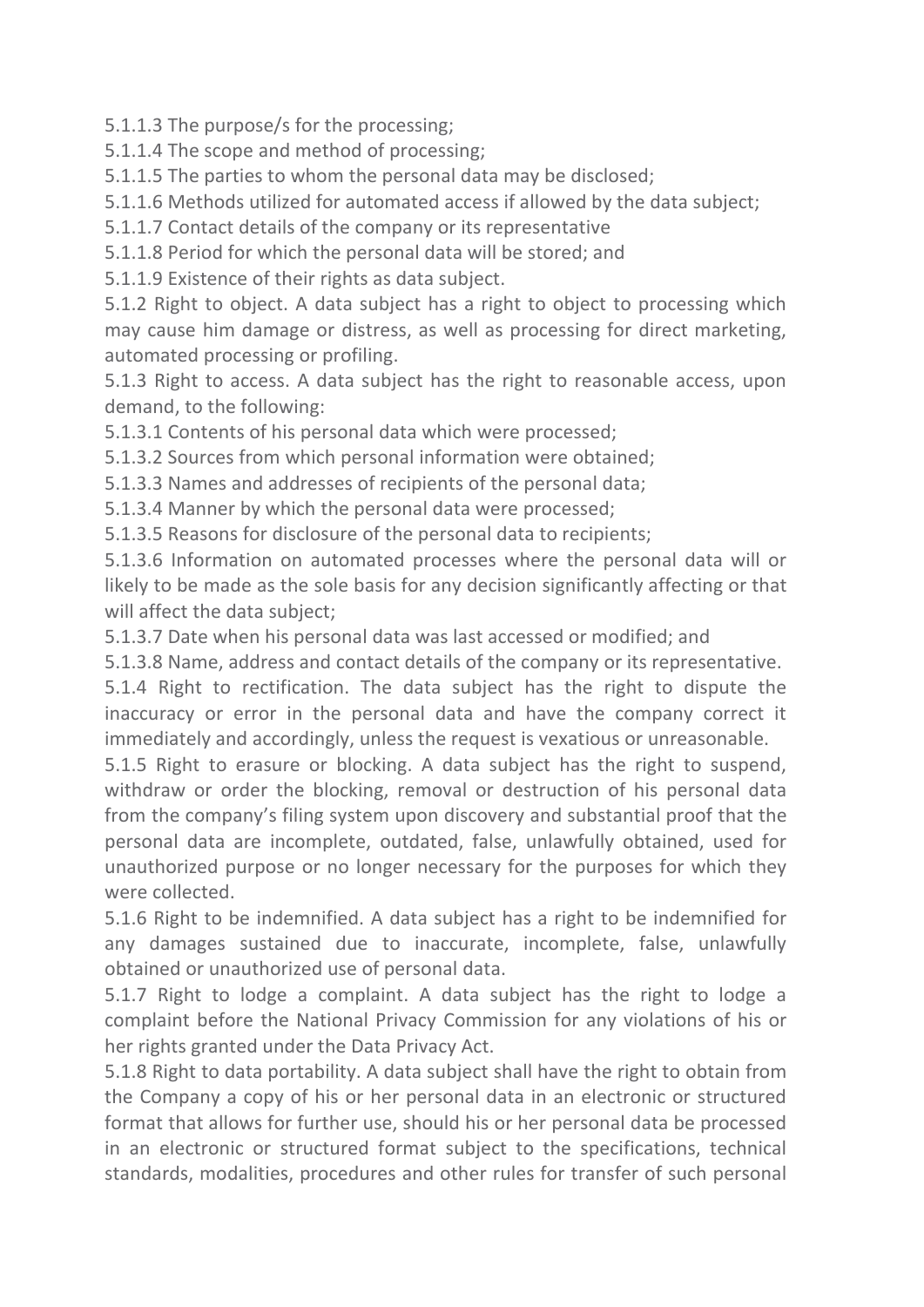data in an electronic or structured format to be issued by the National Privacy Commission.

The foregoing rights may be invoked by the data subject's lawful heirs or assigns in case of the data subject's death or incapacity.

5.2 Data Processing System. To ensure effective privacy compliance and risk management, the Company shall document the following:

5.2.1 Departments, employees or third parties with functions relating to personal data processing.

5.2.2 The categories of and inventory of data subjects and the types of personal data being processed.

5.2.3 A description of the information flow, from the point of collection up to the disposal of personal data, including any processing done in between, as well as the manner and extent of processing.

5.2.4 The purposes for processing including any intended future processing or data sharing.

5.2.5 The recipients or intended recipients of personal data.

5.3 Data Collection.

5.3.1 The data subject must be informed in clear and plain language that his personal data is or will be collected and processed. For this purpose, a privacy statement containing the following information shall be supplied to the data subject at the point of collection (e.g., websites, intranet, microsite, mobile apps, customer and employee forms):

5.3.1.1 Description of personal data to be processed;

- 5.3.1.2 Purpose/s of processing;
- 5.3.1.3 Scope and method of processing;
- 5.3.1.4 Parties to whom the personal data may be disclosed;
- 5.3.1.5 Contact details of the company or its Data Privacy Officer;
- 5.3.1.6 Retention period; and

5.3.1.7 His rights as data subject.

Prior notification to data subjects shall be made in case of amendment privacy statement.

5.3.2 Except in instances allowed by law or regulation, the consent of the data subject to processing must be obtained prior to collection. In the case of the processing of sensitive or privileged information, all parties must have given their consent prior to processing.

5.4 Fair and Lawful Processing. Processing must be for purposes that are not contrary to law, morals or public policy. Personal data must not be misused and processing must be in accordance with the declared and specified purposes. Appropriate measures shall be implemented to prevent misuse of personal data that can harm a data subject.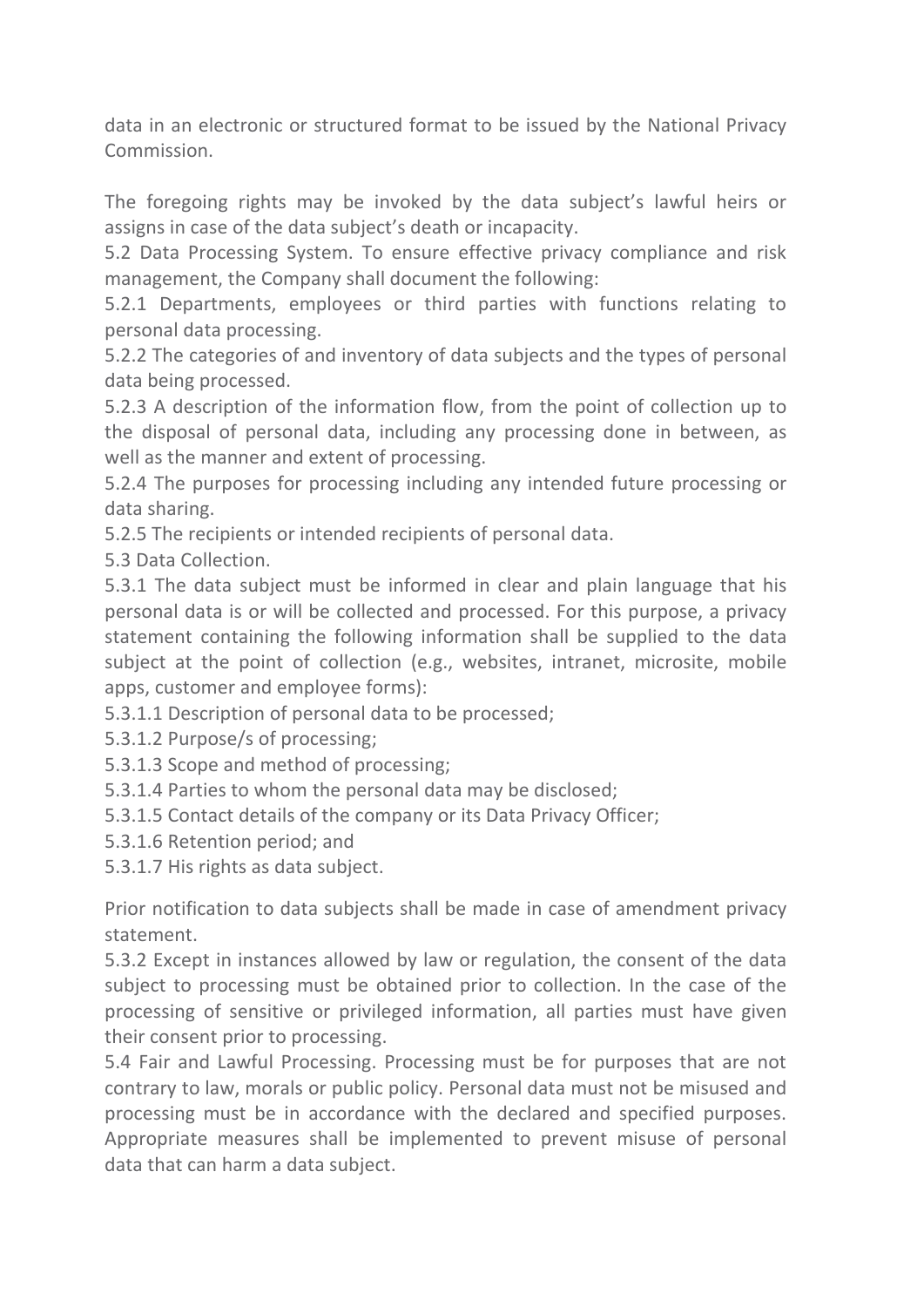5.5 Data Quality. Data quality must be ensured when processing personal data.

5.5.1 Personal data must be accurate, relevant and, where necessary for purposes for which it is to be used, kept up to date.

5.5.2 Inaccurate or incomplete data must be corrected, supplemented, destroyed or their further processing restricted.

5.6 Proportionality of Processing. Processing must be adequate and not excessive in relation to the purposes for which they are collected and processed.

5.7 Retention. Personal data shall be retained only for as long as necessary for the fulfillment of the purposes for which it was obtained, or for the establishment, exercise or defense or legal claims, or for legitimate business purposes, or as provided by law.

5.8 Data Sharing.

5.8.1 The consent of the data subject on data sharing must be obtained even when the data is to be shared with the Company's parent, subsidiaries or affiliates.

5.8.2 Any data sharing arrangement must be covered by a data sharing agreement which shall provide, among others, the data privacy and security standards to be observed.

5.9 Security Measures. Taking into account its risk profile, the Company shall implement the appropriate organizational, physical and technical security measures to ensure privacy and data protection.

5.9.1 Promote privacy and data protection awareness in the company through trainings and regular communication.

5.9.2 Establish proficiency skills development and training for employees handling personal data to ensure protection of personal data. Trainings in data privacy and information security policies and procedures should be part of the on-boarding process for new employees handling personal data.

5.9.3 Employees, service providers and other third parties who have access to personal data not intended for public disclosure shall be required to hold personal data under strict confidentiality even after termination of employment or contractual relations. This requirement shall be enforced through confidentiality agreements or confidentiality clauses in service agreements.

5.9.4 Information security measures shall be adopted. In this regard, information security management policies are deemed incorporated in this policy.

5.10 Outsourcing. The Company shall ensure the protection of personal data when outsourcing activities that involve processing of personal data. Among the measures that can be undertaken to ensure data protection by contractors or service providers are the following: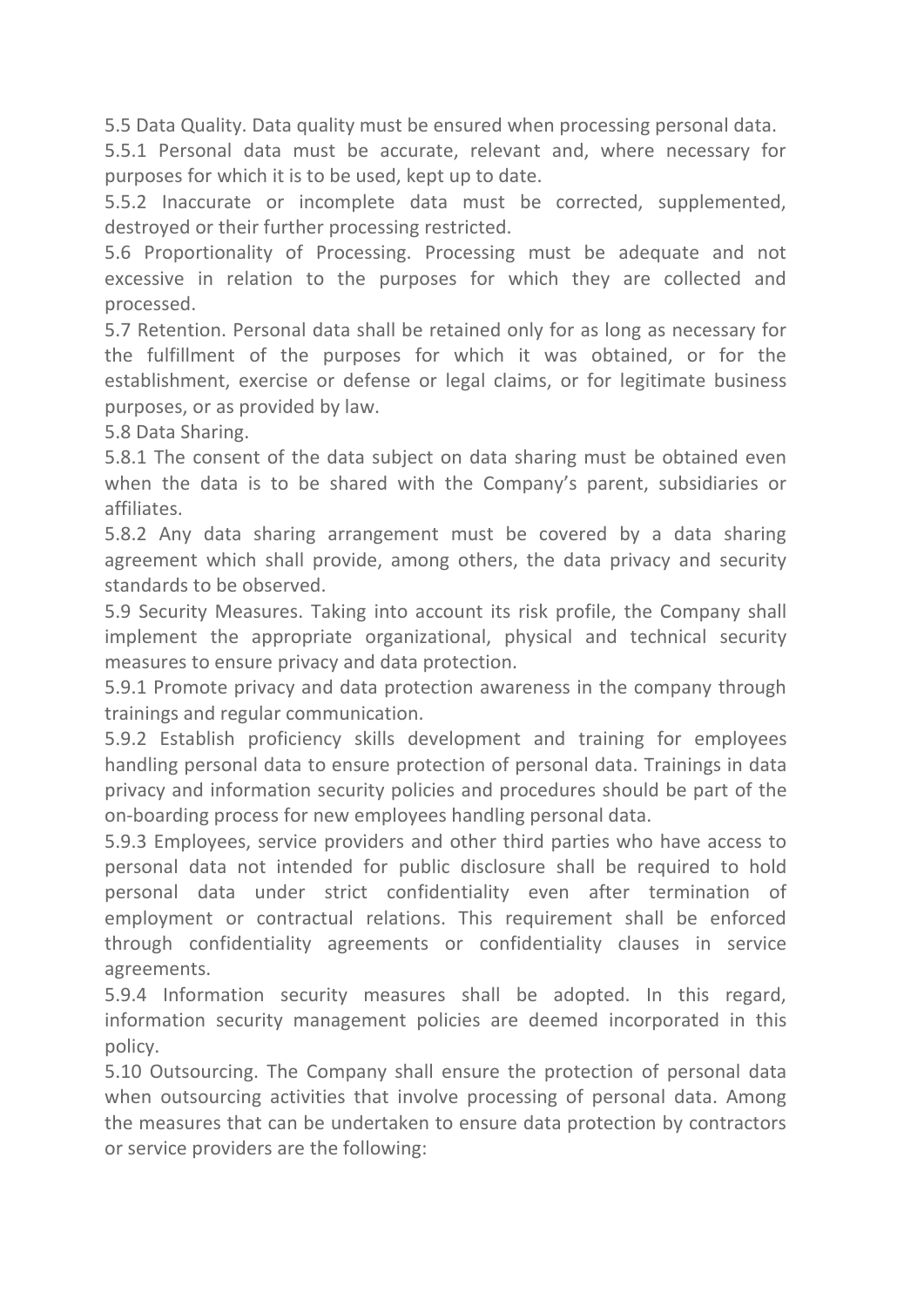5.10.1 Set appropriate privacy and security standards (organizational, physical and technical measures) to be complied bycontractors or service providers when processing personal data.

5.10.2 Take into account in the accreditation, hiring and performance evaluation processes the capability of contractors or service providers to meet the privacy and security standards set by the company.

5.10.3 Embed privacy requirements, security standards, data breach management protocol and the right of the company to audit compliance with the foregoing requirements in the agreements with contractors or service providers.

5.10.4 Conduct compliance audits where appropriate.

#### **6. PERSONAL DATA BREACH MANAGEMENT**

6.1 As part of its information security management system, the Company shall establish detective controls (which, depending on a company's risk profile, may be a combination of process, human capital, physical and technological controls) to detect potential or actual security incidents or data breaches as well as complaints, non-compliances or misconducts relating to privacy and data protection.

6.2 The Company shall establish and implement a security incident management policy, which shall include the following:

6.2.1 Creation of a data breach response team to ensure that timely and appropriate action is taken in the event of a security incident or personal data breach.

6.2.2 Implementation of an incident response procedure including the execution of corrective actions and controls to:

6.2.2.1 Contain or mitigate the negative effect of a security incident, data breach, complaint, non-compliance or misconduct;

6.2.2.2 Restore integrity to the information and communications system; and

6.2.2.2 Improve prevention and detection of future incidents.

6.2.3 The conduct of internal investigation to understand the facts, circumstances, root causes and appropriate resolution.<br>6.2.4 The procedure for contacting law enforcement authorities in case

possible criminal acts were committed.

6.2.5 Compliance with the notification and reporting requirements of the National Privacy Commission in the event of occurrence of personal data breach or security incident.

#### **7. REGISTRATION AND OTHER COMPLIANCE REQUIREMENTS**